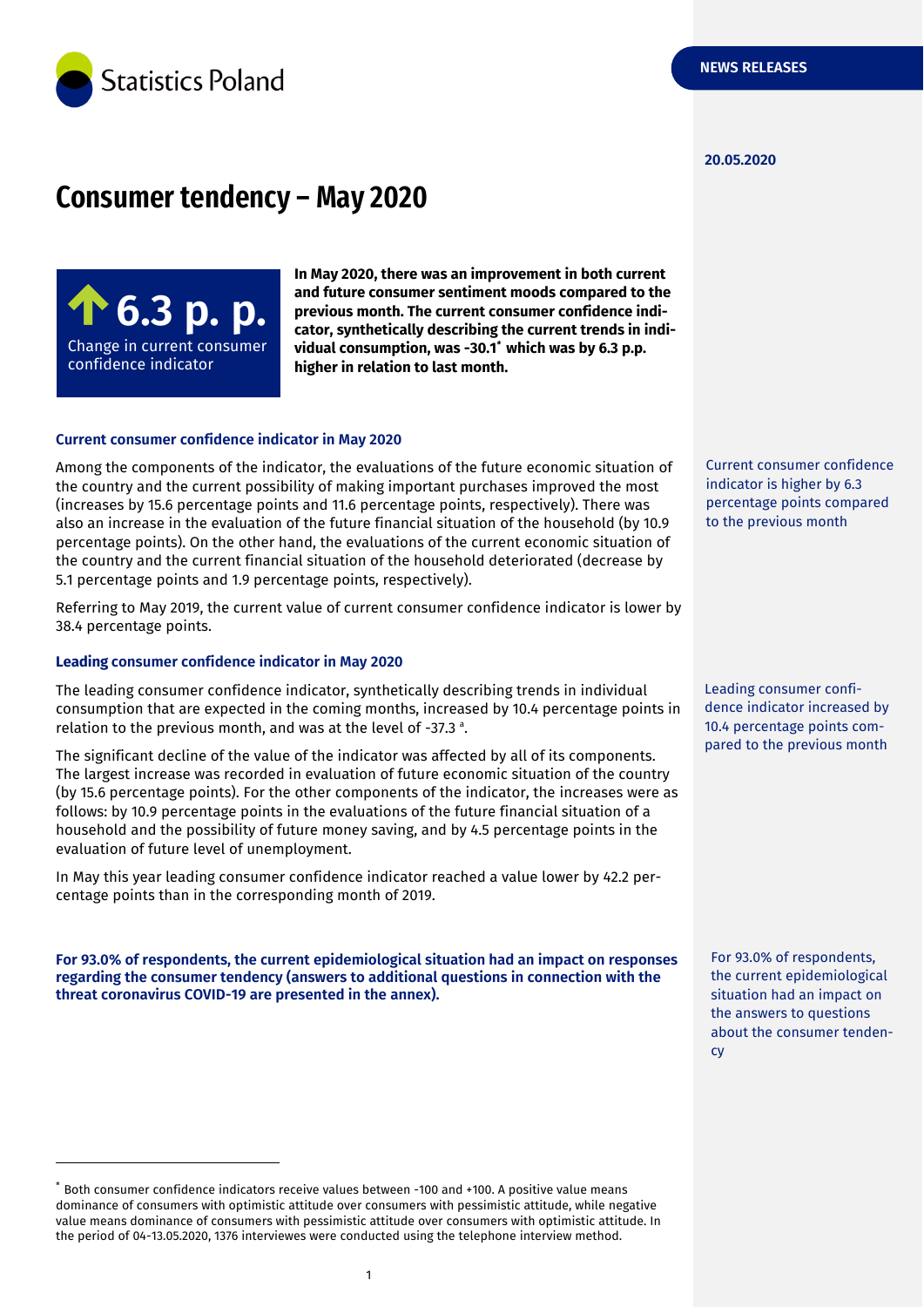#### **Table 1. Current consumer confidence indicator**

| Survey period |                                            | Changes in the house-<br>hold's financial condition: |                               | Changes in general<br>economic situation of<br>the country: |                               | Current              | Current con-                         |  |  |
|---------------|--------------------------------------------|------------------------------------------------------|-------------------------------|-------------------------------------------------------------|-------------------------------|----------------------|--------------------------------------|--|--|
| Year Quarter  |                                            | over the<br>last 12<br>months                        | over the<br>next 12<br>months | over the<br>last 12<br>months                               | over the<br>next 12<br>months | major pur-<br>chases | sumer confi-<br>dence indica-<br>tor |  |  |
|               | Month                                      | а                                                    | b                             | C                                                           | d                             | e                    |                                      |  |  |
|               | balance of evaluations in percent<br>Years |                                                      |                               |                                                             |                               |                      |                                      |  |  |
| 2006          |                                            | $-18.2$                                              | $-6.1$                        | $-26.2$                                                     | $-13.0$                       | $-11.1$              | $-14.9$                              |  |  |
| 2007          |                                            | $-10.9$                                              | $-1.9$                        | $-17.7$                                                     | $-6.6$                        | 1.3                  | $-7.1$                               |  |  |
| 2008          |                                            | $-10.6$                                              | $-4.5$                        | $-16.6$                                                     | $-9.7$                        | 1.2                  | $-8.0$                               |  |  |
| 2009          |                                            | $-18.1$                                              | $-11.1$                       | $-40.0$                                                     | $-26.5$                       | $-16.1$              | $-22.3$                              |  |  |
| 2010          |                                            | $-17.2$                                              | $-8.2$                        | $-31.2$                                                     | $-18.9$                       | $-9.2$               | $-16.9$                              |  |  |
| 2011          |                                            | $-22.4$                                              | $-14.6$                       | $-41.5$                                                     | $-30.8$                       | $-15.9$              | $-25.0$                              |  |  |
| 2012          |                                            | $-25.4$                                              | $-18.5$                       | $-46.5$                                                     | $-38.0$                       | $-19.3$              | $-29.5$                              |  |  |
| 2013          |                                            | $-21.9$                                              | $-13.6$                       | $-45.2$                                                     | $-31.2$                       | $-21.6$              | $-26.7$                              |  |  |
| 2014          |                                            | $-15.7$                                              | $-7.3$                        | $-29.9$                                                     | $-18.4$                       | $-13.7$              | $-17.0$                              |  |  |
| 2015          |                                            | $-10.7$                                              | $-2.8$                        | $-21.5$                                                     | $-11.4$                       | $-8.2$               | $-10.9$                              |  |  |
| 2016          |                                            | $-3.9$                                               | 0.9                           | $-11.0$                                                     | $-9.4$                        | $-2.5$               | $-5.2$                               |  |  |
| 2017          |                                            | 0.1                                                  | 2.8                           | 1.8                                                         | $-1.8$                        | 9.2                  | 2.4                                  |  |  |
| 2018          |                                            | 0.6                                                  | 3.6                           | 8.7                                                         | 2.8                           | 12.8                 | 5.7                                  |  |  |
| 2019          |                                            | 4.8                                                  | 6.3                           | 9.7                                                         | 1.2                           | 16.4                 | 7.7                                  |  |  |
|               |                                            |                                                      |                               | Quarters                                                    |                               |                      |                                      |  |  |
| 2019          | L                                          | 2.1                                                  | 5.8                           | 7.8                                                         | 2.2                           | 13.8                 | 6.3                                  |  |  |
|               | $\mathbf{H}$                               | 6.0                                                  | 7.5                           | 9.6                                                         | 2.3                           | 16.4                 | 8.4                                  |  |  |
|               | Ш                                          | 5.9                                                  | 7.1                           | 12.1                                                        | 2.6                           | 18.0                 | 9.1                                  |  |  |
| 2020          | IV<br>T                                    | 5.1<br>1.8                                           | 4.6<br>2.0                    | 9.3<br>2.4                                                  | $-2.5$<br>$-8.7$              | 17.4<br>13.1         | 6.8<br>2.1                           |  |  |
|               |                                            |                                                      |                               | <b>Months</b>                                               |                               |                      |                                      |  |  |
| 2019          | 01                                         | 1.6                                                  | 2.8                           | 6.9                                                         | 0.6                           | 14.9                 | 5.4                                  |  |  |
|               | 02                                         | 1.5                                                  | 6.9                           | 5.3                                                         | 1.8                           | 11.9                 | 5.5                                  |  |  |
|               | 03                                         | 3.2                                                  | 7.7                           | 11.1                                                        | 4.2                           | 14.5                 | 8.2                                  |  |  |
|               | 04                                         | 6.0                                                  | 7.9                           | 7.1                                                         | $-0.5$                        | 15.4                 | 7.2                                  |  |  |
|               | 05                                         | 4.4                                                  | 7.0                           | 9.9                                                         | 3.5                           | 16.7                 | 8.3                                  |  |  |
|               | 06                                         | 7.5                                                  | 7.7                           | 12.0                                                        | 3.9                           | 17.1                 | 9.6                                  |  |  |
|               | 07                                         | 5.4                                                  | 8.9                           | 11.9                                                        | 2.8                           | 16.2                 | 9.0                                  |  |  |
|               | 08                                         | 5.4                                                  | 4.4                           | 10.7                                                        | 2.2                           | 18.5                 | 8.2                                  |  |  |
|               | 09                                         | 6.9                                                  | 8.0                           | 13.7                                                        | 2.8                           | 19.4                 | 10.2                                 |  |  |
|               | 10                                         | 6.6                                                  | 5.9                           | 12.1                                                        | 3.4                           | 18.2                 | 9.3                                  |  |  |
|               | 11                                         | 5.5                                                  | 5.0                           | 10.0                                                        | $-3.0$                        | 16.1                 | 6.7                                  |  |  |
|               | 12                                         | 3.3                                                  | 2.8                           | 5.6                                                         | -7.9                          | 17.9                 | 4.3                                  |  |  |
| 2020          | 01                                         | 4.2                                                  | 2.0                           | 3.7                                                         | -7.7                          | 16.1                 | 3.7                                  |  |  |
|               | 02                                         | $-0.8$                                               | 2.4                           | 1.9                                                         | $-8.4$                        | 11.5                 | 1.3                                  |  |  |
|               | 03                                         | 1.9                                                  | 1.7                           | 1.5                                                         | $-10.1$                       | 11.5                 | 1.3                                  |  |  |
|               | 04                                         | $-9.1$                                               | $-30.5$                       | $-30.5$                                                     | $-64.5$                       | $-47.3$              | $-36.4$                              |  |  |
|               | 05                                         | $-11.0$                                              | $-19.6$                       | $-35.6$                                                     | $-48.9$                       | $-35.7$              | $-30.1$                              |  |  |
|               |                                            |                                                      |                               |                                                             |                               |                      |                                      |  |  |

Current consumer confidence indicator is the average of balances of evaluations changes in the household's financial condition, changes in general economic situation of the country and currently made major purchases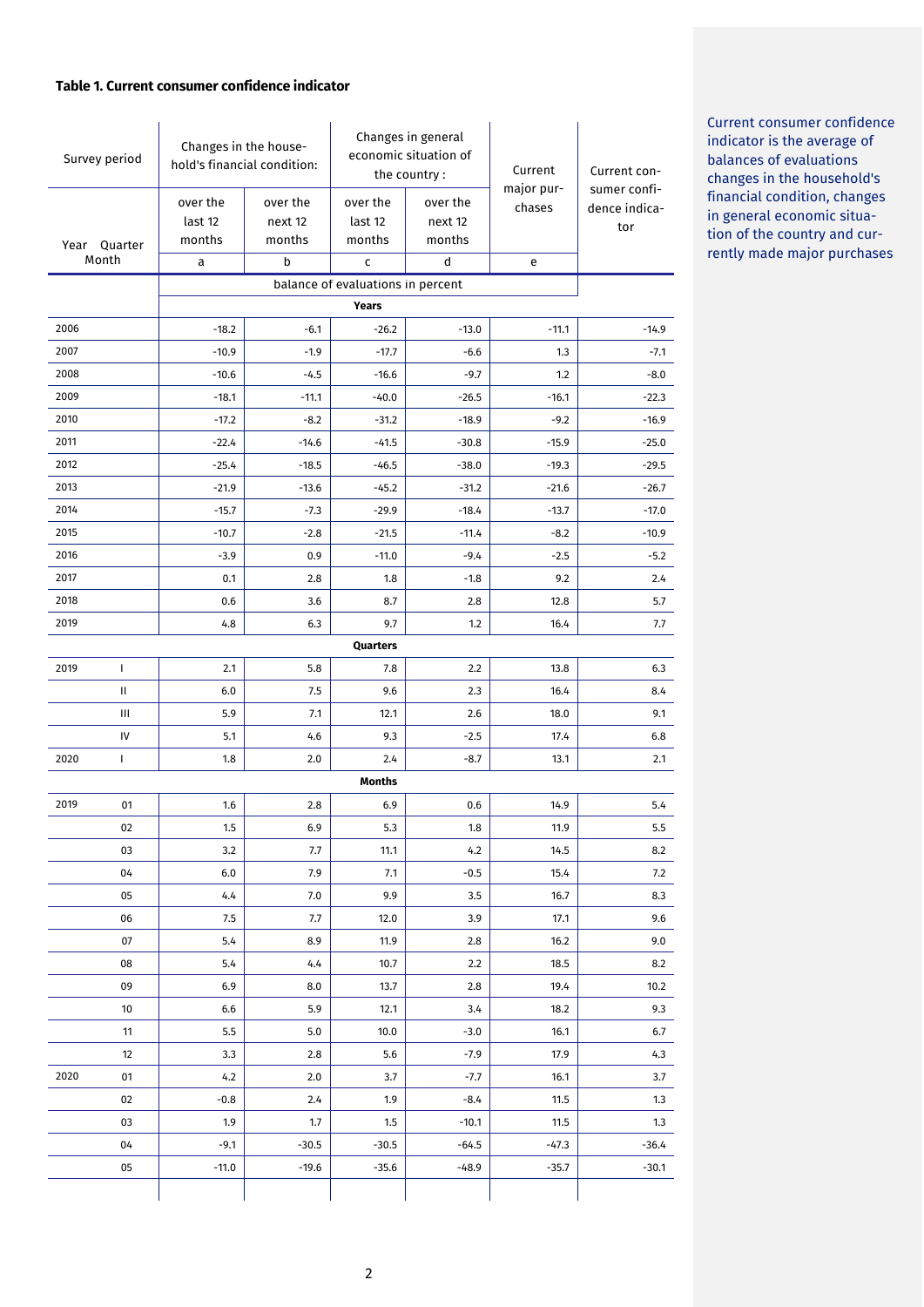

#### **Chart 1. Current consumer confidence indicator and its component values by month in 2017–2020**

**Chart 2. Current consumer confidence indicator and its component values by years**



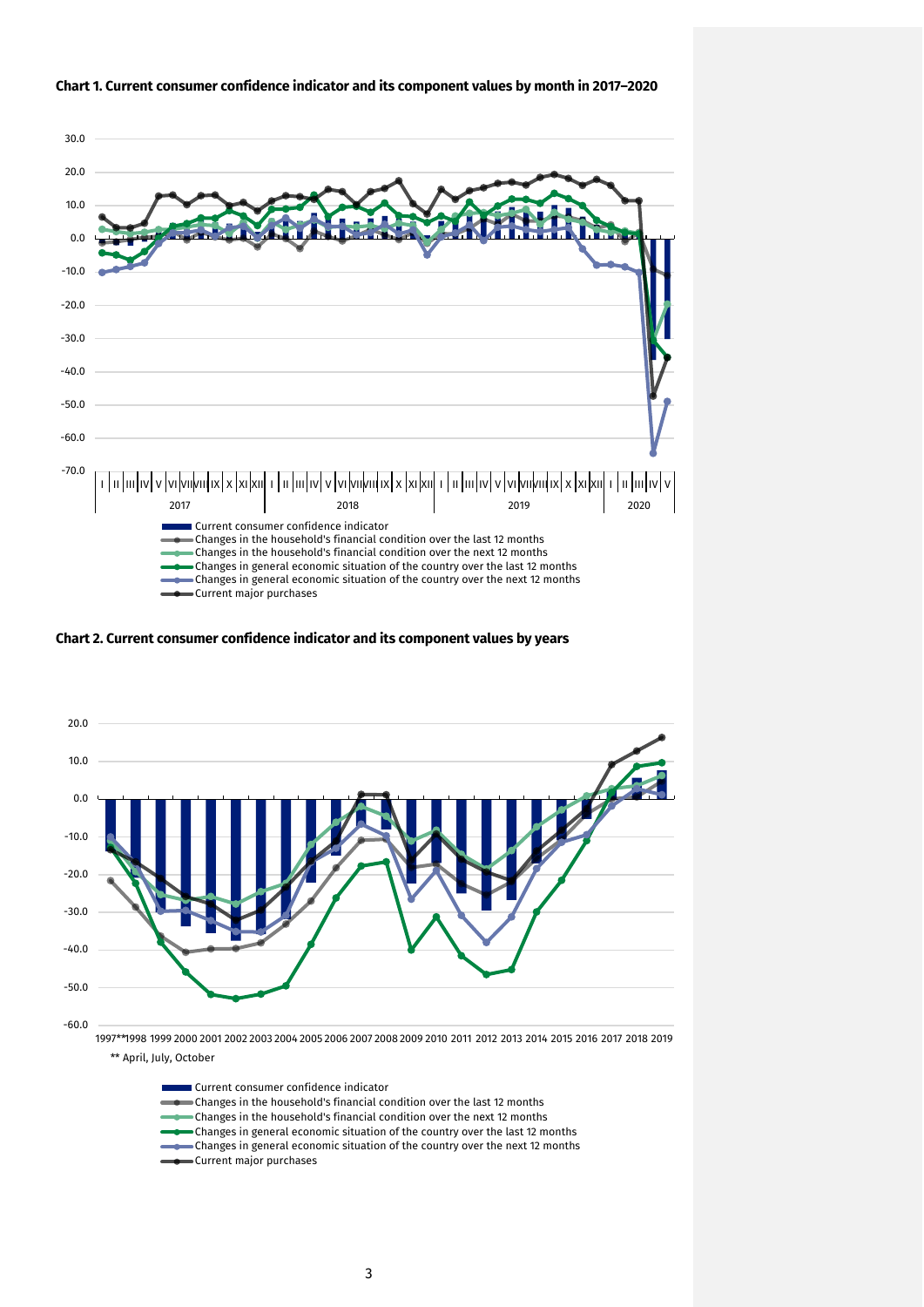#### **Table 2. Leading consumer confidence indicator**

| Survey period<br>Quarter<br>Year<br>Month |    | Changes in the<br>household's<br>financial con-<br>dition<br>b | Changes in<br>general eco-<br>nomic situation<br>of the country<br>d | Changes in unem-<br>ployment (with<br>inverted sign)<br>f | Propensity to<br>save (in<br>future)<br>g | Leading<br>consumer<br>confidence<br>indicator |
|-------------------------------------------|----|----------------------------------------------------------------|----------------------------------------------------------------------|-----------------------------------------------------------|-------------------------------------------|------------------------------------------------|
|                                           |    |                                                                |                                                                      | balance of evaluations in percent                         |                                           |                                                |
|                                           |    |                                                                |                                                                      | Years                                                     |                                           |                                                |
| 2006                                      |    | $-6.1$                                                         | $-13.0$                                                              | $-6.3$                                                    | $-48.3$                                   | $-18.5$                                        |
| 2007                                      |    | $-1.9$                                                         | $-6.6$                                                               | 17.6                                                      | $-40.7$                                   | $-7.9$                                         |
| 2008                                      |    | $-4.5$                                                         | $-9.7$                                                               | 5.1                                                       | $-37.2$                                   | $-11.6$                                        |
| 2009                                      |    | $-11.1$                                                        | $-26.5$                                                              | $-54.6$                                                   | $-37.1$                                   | $-32.5$                                        |
| 2010                                      |    | $-8.2$                                                         | $-18.9$                                                              | $-34.4$                                                   | $-32.0$                                   | $-23.5$                                        |
| 2011                                      |    | $-14.6$                                                        | $-30.8$                                                              | $-37.0$                                                   | $-36.1$                                   | $-29.8$                                        |
| 2012                                      |    | $-18.5$                                                        | $-38.0$                                                              | $-53.3$                                                   | $-36.9$                                   | $-36.7$                                        |
| 2013                                      |    | $-13.6$                                                        | $-31.2$                                                              | $-53.7$                                                   | $-36.1$                                   | $-33.7$                                        |
| 2014                                      |    | $-7.3$                                                         | $-18.4$                                                              | $-31.1$                                                   | $-30.5$                                   | $-21.8$                                        |
| 2015                                      |    | $-2.8$                                                         | $-11.4$                                                              | $-19.7$                                                   | $-26.3$                                   | $-15.1$                                        |
| 2016                                      |    | 0.9                                                            | $-9.4$                                                               | $-7.8$                                                    | $-18.0$                                   | $-8.6$                                         |
| 2017                                      |    | 2.8                                                            | $-1.8$                                                               | 8.5                                                       | $-10.6$                                   | $-0.3$                                         |
| 2018                                      |    | 3.6                                                            | 2.8                                                                  | 12.6                                                      | $-7.5$                                    | 2.9                                            |
| 2019                                      |    | 6.3                                                            | 1.2                                                                  | 7.7                                                       | 0.8                                       | 4.0                                            |
|                                           |    |                                                                |                                                                      | Quarters                                                  |                                           |                                                |
| 2019                                      | L  | 5.8                                                            | 2.2                                                                  | 8.2                                                       | $-2.7$                                    | 3.4                                            |
|                                           | Ш  | 7.5                                                            | 2.3                                                                  | 11.1                                                      | 0.3                                       | 5.3                                            |
|                                           | Ш  | 7.1                                                            | 2.6                                                                  | 9.6                                                       | 3.2                                       | 5.6                                            |
|                                           | IV | 4.6                                                            | $-2.5$                                                               | 2.0                                                       | 2.5                                       | 1.7                                            |
| 2020                                      | L  | 2.0                                                            | $-8.7$                                                               | 0.3                                                       | $-0.4$                                    | $-1.7$                                         |
|                                           |    |                                                                |                                                                      | <b>Months</b>                                             |                                           |                                                |
| 2019                                      | 01 | 2.8                                                            | 0.6                                                                  | 7.2                                                       | $-1.6$                                    | 2.2                                            |
|                                           | 02 | 6.9                                                            | 1.8                                                                  | 7.6                                                       | $-3.4$                                    | 3.2                                            |
|                                           | 03 | 7.7                                                            | 4.2                                                                  | 9.8                                                       | $-3.1$                                    | 4.7                                            |
|                                           | 04 | 7.9                                                            | $-0.5$                                                               | 8.1                                                       | $-1.4$                                    | 3.5                                            |
|                                           | 05 | 7.0                                                            | 3.5                                                                  | 10.0                                                      | $-0.8$                                    | 4.9                                            |
|                                           | 06 | 7.7                                                            | 3.9                                                                  | 15.3                                                      | 3.1                                       | 7.5                                            |
|                                           | 07 | 8.9                                                            | 2.8                                                                  | 10.3                                                      | 1.7                                       | 5.9                                            |
|                                           | 08 | 4.4                                                            | 2.2                                                                  | 8.7                                                       | 0.4                                       | 3.9                                            |
|                                           | 09 | 8.0                                                            | 2.8                                                                  | 9.8                                                       | 7.5                                       | 7.0                                            |
|                                           | 10 | 5.9                                                            | 3.4                                                                  | 2.5                                                       | 2.6                                       | 3.6                                            |
|                                           | 11 | 5.0                                                            | $-3.0$                                                               | 2.9                                                       | 3.9                                       | 2.2                                            |
|                                           | 12 | 2.8                                                            | $-7.9$                                                               | 0.5                                                       | 1.2                                       | $-0.8$                                         |
| 2020                                      | 01 | 2.0                                                            | $-7.7$                                                               | 2.4                                                       | 1.1                                       | $-0.6$                                         |
|                                           | 02 | 2.4                                                            | $-8.4$                                                               | $-0.7$                                                    | $-2.0$                                    | $-2.2$                                         |
|                                           | 03 | 1.7                                                            | $-10.1$                                                              | $-0.7$                                                    | $-0.2$                                    | $-2.3$                                         |
|                                           | 04 | $-30.5$                                                        | $-64.5$                                                              | $-77.7$                                                   | $-18.3$                                   | $-47.7$                                        |
|                                           | 05 | $-19.6$                                                        | $-48.9$                                                              | $-73.2$                                                   | $-7.4$                                    | $-37.3$                                        |
|                                           |    |                                                                |                                                                      |                                                           |                                           |                                                |

Leading consumer confidence indicator is the average of balances of evaluations changes in the household's financial condition, general economic situation of the country, trends in the level of unemployment (with inverted sign) and saving money in the next 12 months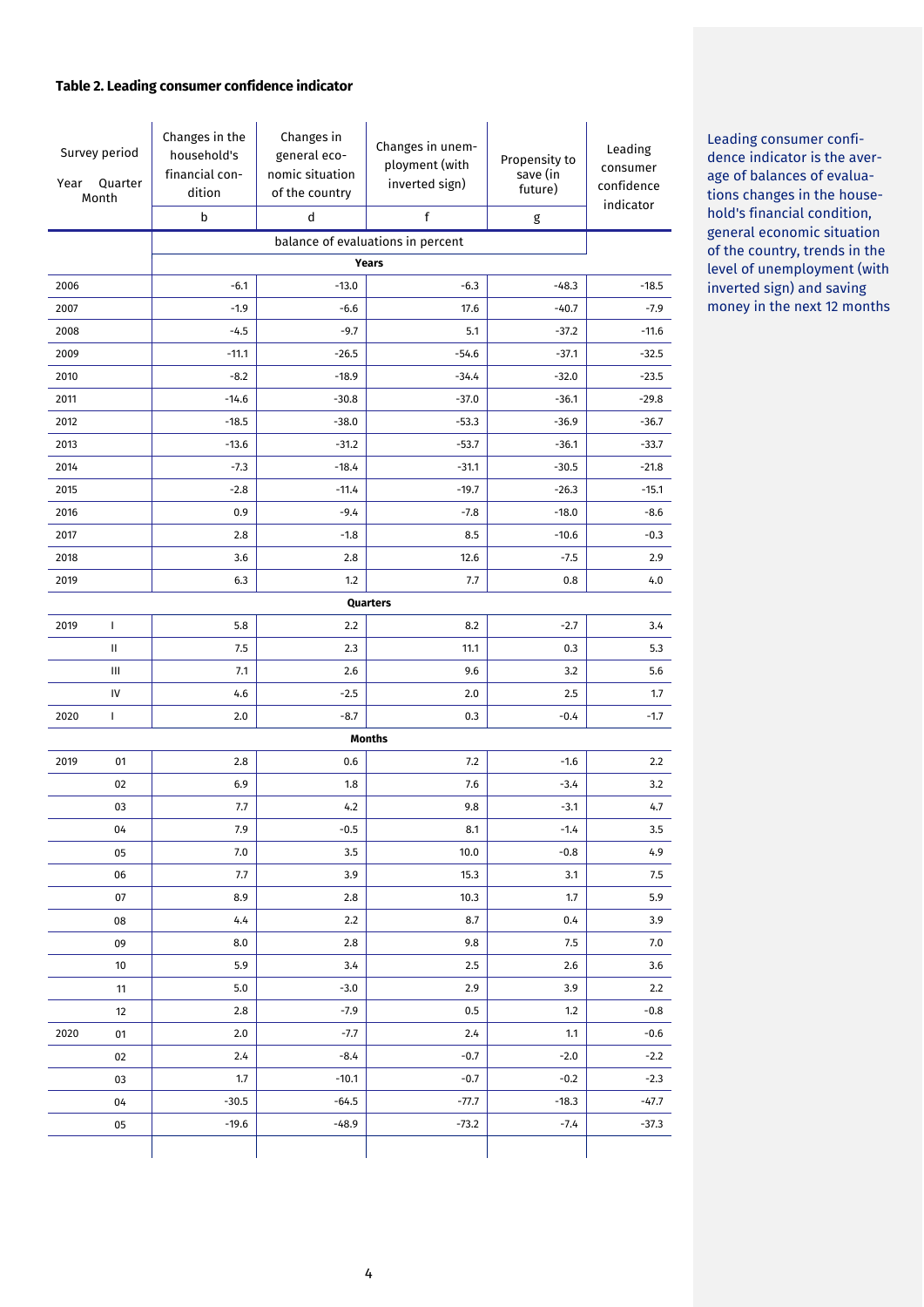

#### **Chart 3. Leading consumer confidence indicator and its component values by month in 2017–2020**

**Chart 4. Leading consumer confidence indicator and its component values by years**



1997\*\*1998 1999 2000 2001 2002 2003 2004 2005 2006 2007 2008 2009 2010 2011 2012 2013 2014 2015 2016 2017 2018 2019

#### **Leading consumer confidence indicator**

- Changes in the household's financial condition over the next 12 month
- Changes in general economic situation of the country over the next 12 months
- Changes in unemployment (with inverted sign)
- Propensity to save (in future)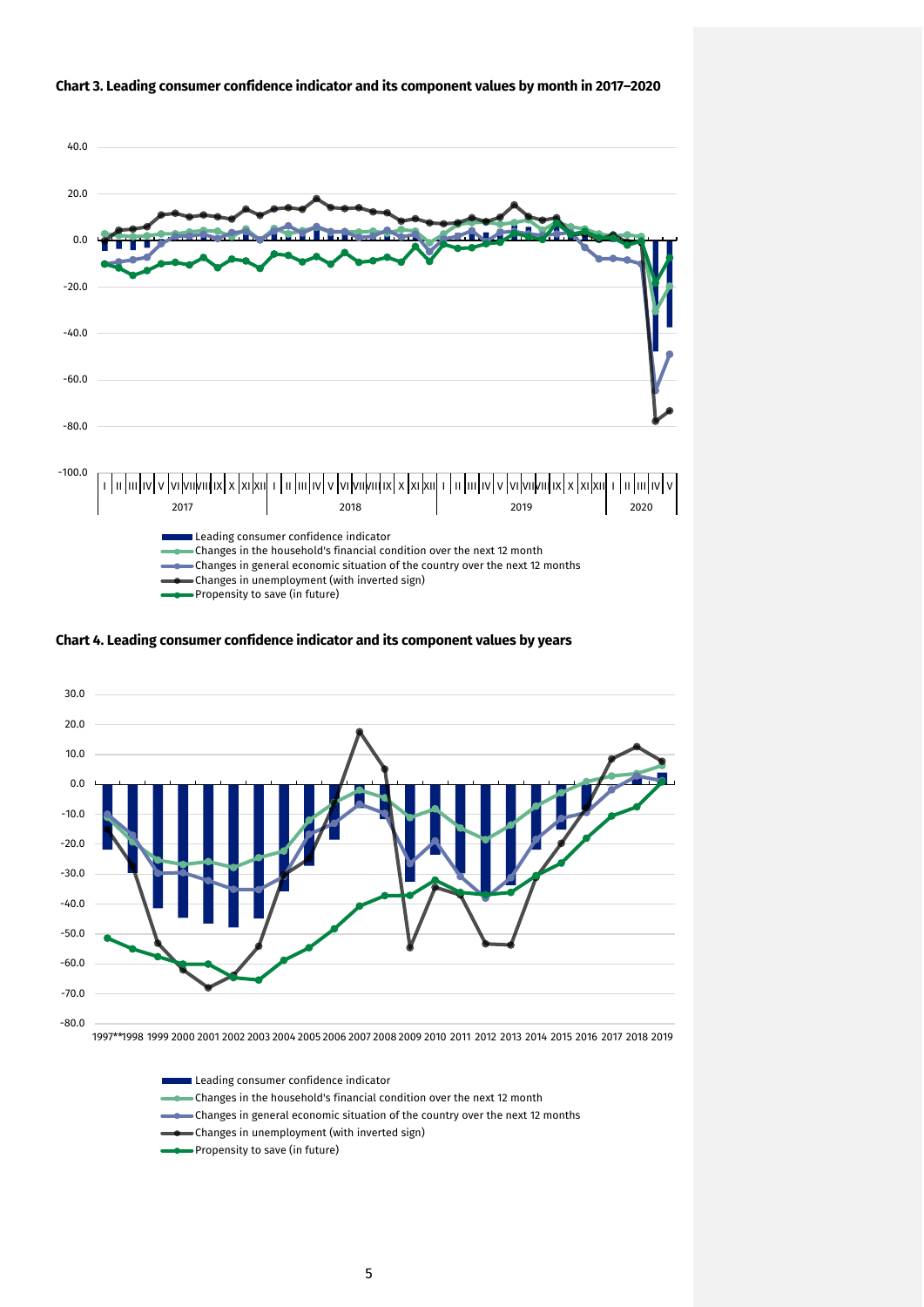# **Annex**

**93.0 %** 

dency

Impact of the epidemiological situation on the respondents' responses regarding the consumer ten-

# **Additional questions in relation to the epidemiological situation (threat of COVID-19 coronavirus)**

**From April 2020, 7 questions related to the epidemiological situation were added to the consumer tendency survey (threat of COVID-19 coronavirus).**

#### **Impact of the current epidemiological situation on responses to the consumer tendency**

From among respondents declaring the impact of the epidemiological situation on responses regarding the consumer tendency, 47.0% described it as moderate and 46.0% as significant. For 7.0% of respondents, the current situation had no impact on the answers.

**Chart 1. Impact of current epidemiological situation (COVID-19 coronavirus) on responses - response structure (%)**



46.0% of respondents declared a significant impact of the epidemiological situation on responses regarding the consumer tendency

#### **Fear of losing a job or stopping running your own business due to the current epidemiological situation**

Among the employed (58.3% of respondents), 9.8% of respondents have a definite fear of losing their job or stopping their own business. For the "possible" and "rather not" options, the response rate was 24.3% and 37.5%, respectively. The percentage of working people who do not have any concerns is 25.7%. A small number of working respondents (2.7%) had no opinion.

9.8% of respondents expressed a definite fear of losing their job or stopping their own business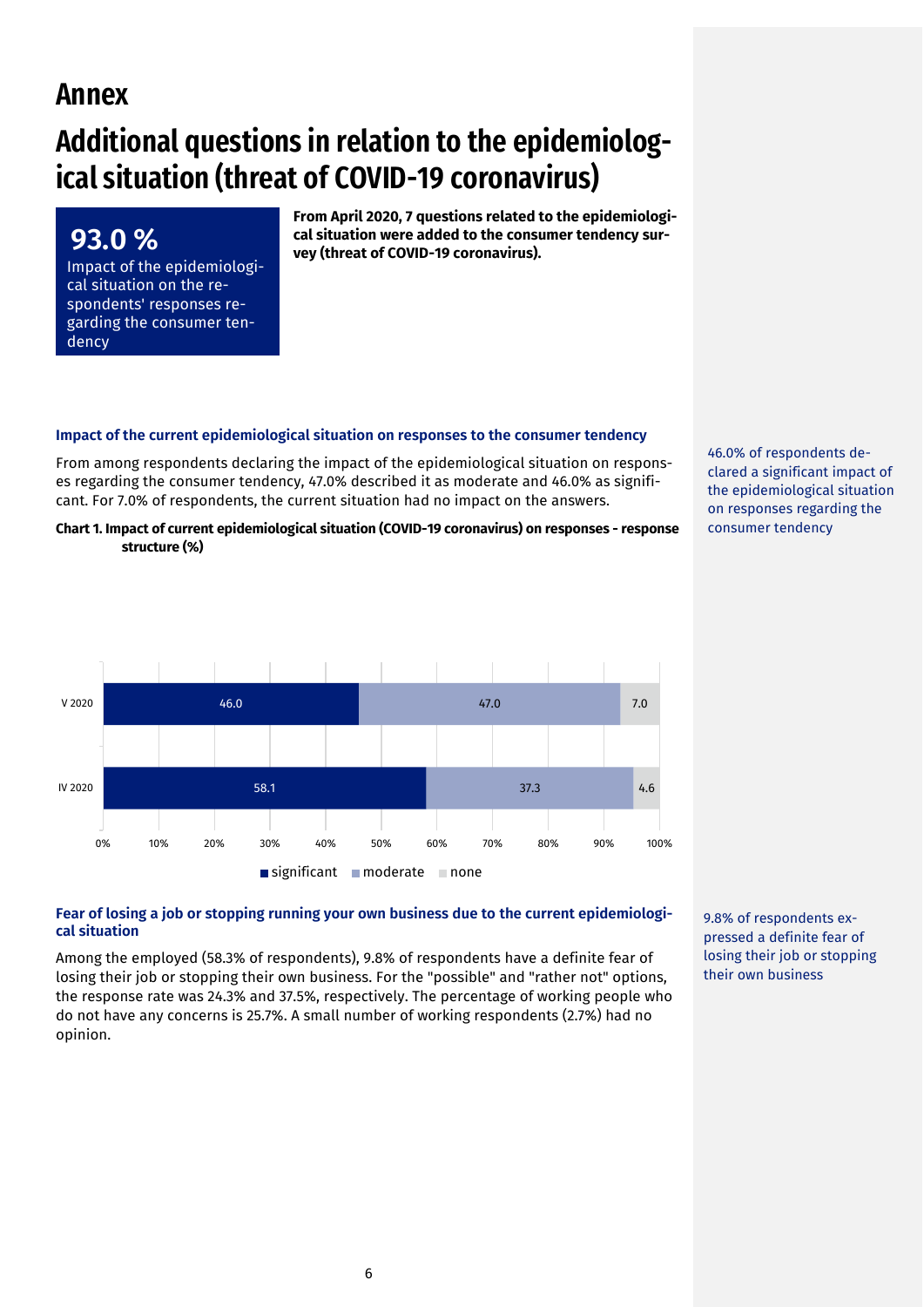

## **Chart 2. Fear of losing your job or stopping your own business due to the current epidemiological situation (COVID-19 coronavirus) - structure of responses for employees (%)**

#### **What threat is the current epidemiological situation for the health of the population of Poland as a whole**

According to 42.8% of respondents, the current epidemiological situation poses a big threat to the health of the population as a whole. The average threat is felt by 46.7% of respondents. A small threat is declared by 9.3%, while only 1.2% of respondents said there was no threat.

According to 42.8% of respondents, the current epidemiological situation poses a big threat to the health of the population as a whole



**Chart 3. What is the threat of the current epidemiological situation (COVID-19 coronavirus) for the** 



#### **What threat is the current epidemiological situation for personal health**

For 34.2% of respondents, the current epidemiological situation is a big threat to their personal health. 41.4% of respondents feel an average threat. 21.5% declare a small threat, while 2.9% of respondents said no threat.

For 34.2% of respondents, the current epidemiological situation is a big threat to their personal health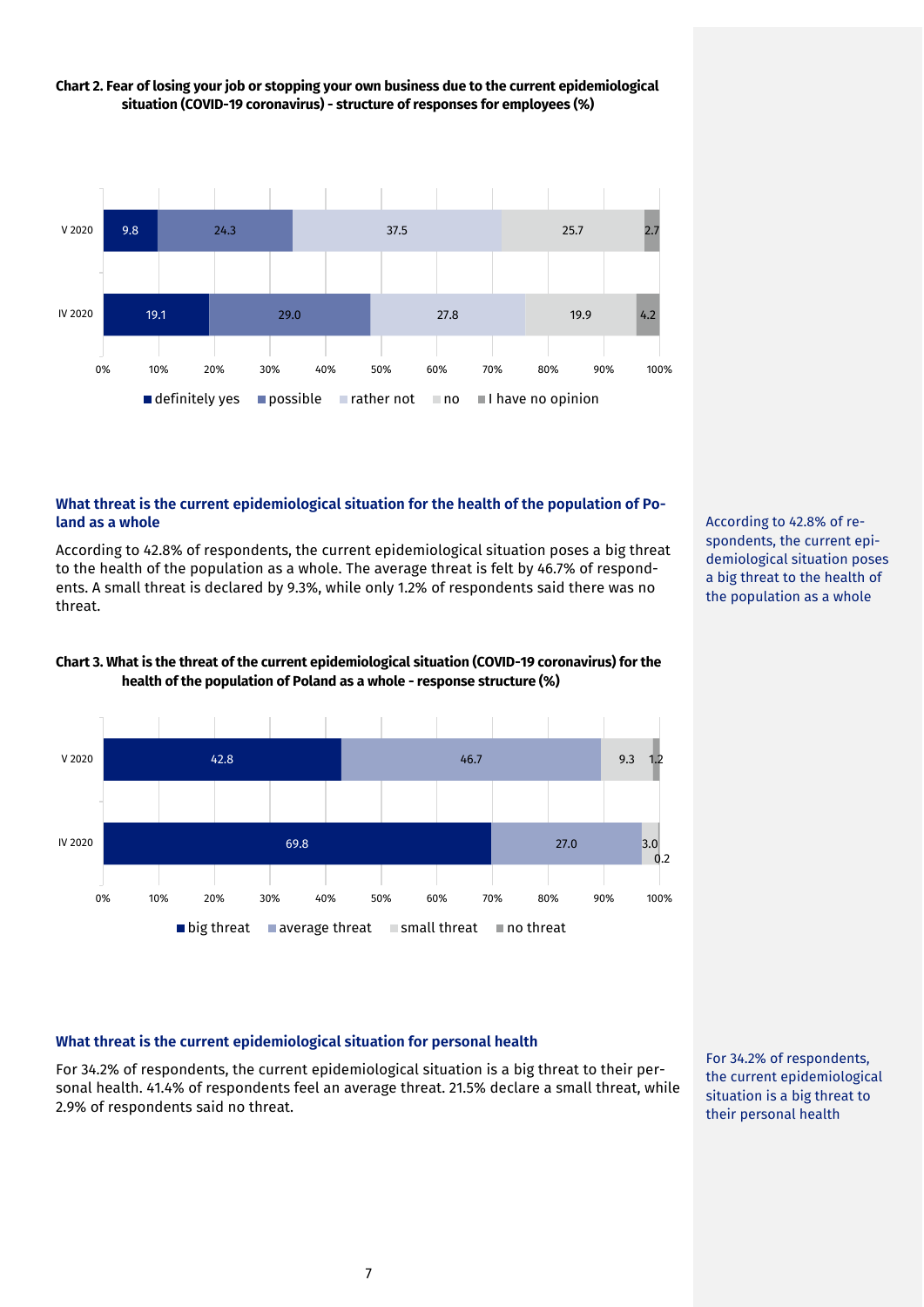

#### **Chart 4. What is the threat of the current epidemiological situation (COVID-19 coronavirus) for personal health - response structure (%)**

## **What threat is the current epidemiological situation for the economy in Poland**

According to 78.2% of respondents, the current epidemiological situation is a big threat to the economy in Poland. The average threat to the economy is felt by 19.0% of respondents. Only 2.4% declare a small threat, while only 0.4% of respondents declare no threat.





For 78.2% of respondents, the current epidemiological situation is a big threat to the economy in Poland

#### **What threat is the current epidemiological situation for personal financial situation**

For 29.3% of respondents, the current epidemiological situation is a big threat to their personal financial situation. The average threat is felt by 42.6% of respondents to questions about the consumer tendency. A small threat is declared by 19.8%, while no threat was stated by 8.3% of respondents.

For 29.3% of respondents, the current epidemiological situation is a big threat to their personal financial situation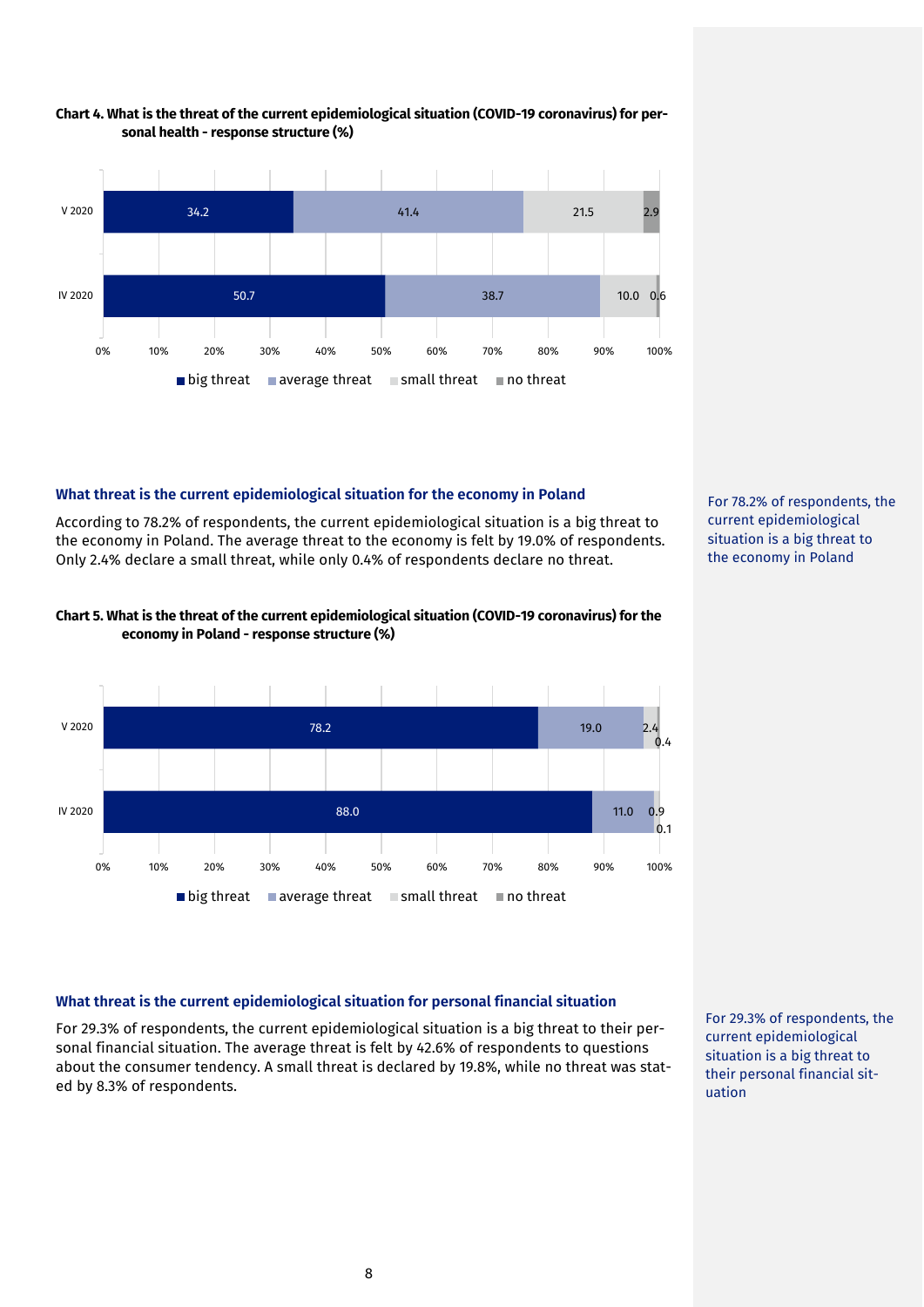

#### **Chart 6. What is the threat of the current epidemiological situation (COVID-19 coronavirus) for your personal financial situation - structure of responses (%)**

#### **What threat is the current epidemiological situation for everyday life in the local community**

For 29.1% of respondents, the current epidemiological situation is a big threat to everyday life in the local community. The average threat is felt by 51.0% of responding to questions about the consumer tendency. 17.9% declare a small threat, while only 2.0% of respondents declare no threat.

#### **Chart 7. What is the threat of the current epidemiological situation (COVID-19 coronavirus) for everyday life in your local community - response structure (%)**



For 29.1% of respondents, the current epidemiological situation is a big threat to everyday life in the local community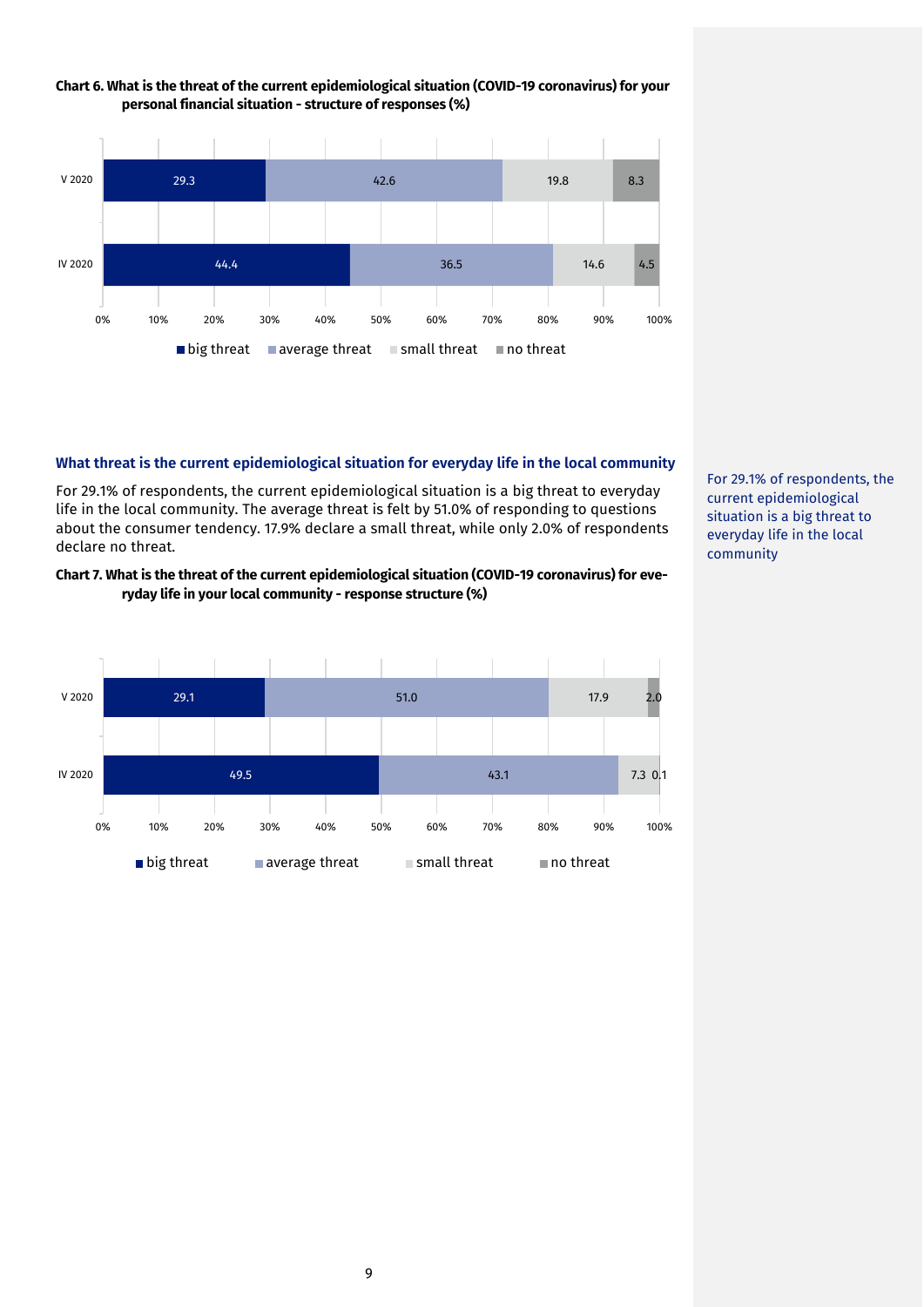# **Table 1. Additional questions (response rates) - epidemiological situation (COVID-19 coronavirus threat)**

| SPECIFICATION                                                                                  |                                              | April | May  |
|------------------------------------------------------------------------------------------------|----------------------------------------------|-------|------|
| What impact did the current epidemiological                                                    | significant                                  | 58.1  | 46.0 |
| situation have on your responses (COVID-19                                                     | moderate                                     | 37.3  | 47.0 |
| coronavirus)?                                                                                  | none                                         | 4.6   | 7.0  |
| In connection with the current epidemiological                                                 | definitely yes                               | 11.1  | 5.7  |
| situation (COVID-19 coronavirus), are you                                                      | possible                                     | 16.9  | 14.2 |
| afraid of losing your job or stopping your own<br>business?                                    | rather not                                   | 16.3  | 21.9 |
|                                                                                                | no                                           | 11.6  | 15.0 |
|                                                                                                | I have no opinion                            | 2.4   | 1.6  |
|                                                                                                | not applicable (for non-working peo-<br>ple) | 41.7  | 41.7 |
| What threat do you think is the current epide-                                                 | big threat                                   | 69.8  | 42.8 |
| miological situation (COVID-19 coronavirus) for<br>the health of the population of Poland as a | average threat                               | 27.0  | 46.7 |
| whole?                                                                                         | small threat                                 | 3.0   | 9.3  |
|                                                                                                | no threat                                    | 0.2   | 1.2  |
| What threat do you think is the current epide-                                                 | big threat                                   | 50.7  | 34.2 |
| miological situation (COVID-19 coronavirus) for<br>your personal health?                       | average threat                               | 38.7  | 41.4 |
|                                                                                                | small threat                                 | 10.0  | 21.5 |
|                                                                                                | no threat                                    | 0.6   | 2.9  |
| What threat do you think is the current epide-                                                 | big threat                                   | 88.0  | 78.2 |
| miological situation (COVID-19 coronavirus) for<br>the economy in Poland?                      | average threat                               | 11.0  | 19.0 |
|                                                                                                | small threat                                 | 0.9   | 2.4  |
|                                                                                                | no threat                                    | 0.1   | 0.4  |
| What threat do you think is the current epide-                                                 | big threat                                   | 44.4  | 29.3 |
| miological situation (COVID-19 coronavirus) for<br>your personal financial situation?          | average threat                               | 36.5  | 42.6 |
|                                                                                                | small threat                                 | 14.6  | 19.8 |
|                                                                                                | no threat                                    | 4.5   | 8.3  |
| What threat do you think is the current epide-                                                 | big threat                                   | 49.5  | 29.1 |
| miological situation (COVID-19 coronavirus) for<br>everyday life in your local community?      | average threat                               | 43.1  | 51.0 |
|                                                                                                | small threat                                 | 7.3   | 17.9 |
|                                                                                                | no threat                                    | 0.1   | 2.0  |